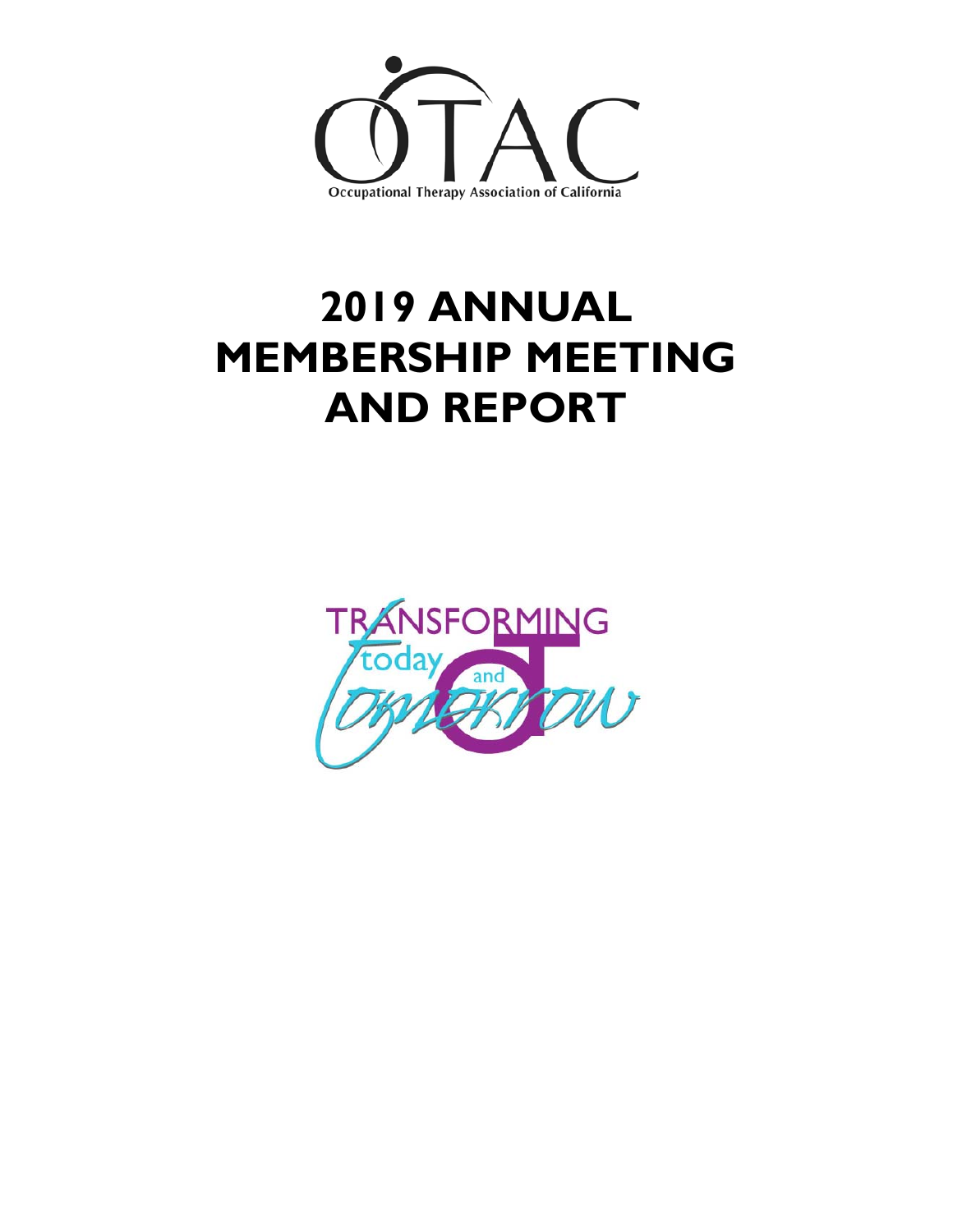

## **Occupational Therapy Association of California 43rd Annual Conference**

#### **Annual Membership Meeting**

October 20, 2019 – 7:30am to 9:15am Pasadena, CA

# **Agenda**

| Approval of 2018 Annual Meeting MinutesSecretary Heather Javaherian, OTD, OTR/L, FAOTA       |  |
|----------------------------------------------------------------------------------------------|--|
|                                                                                              |  |
|                                                                                              |  |
| Keynote Presentation - Transforming from the Inside Out Joseph Hawthorne, ACSM-CPT, RBT, AKC |  |
|                                                                                              |  |
| <b>OTAC-PAC Announcements</b>                                                                |  |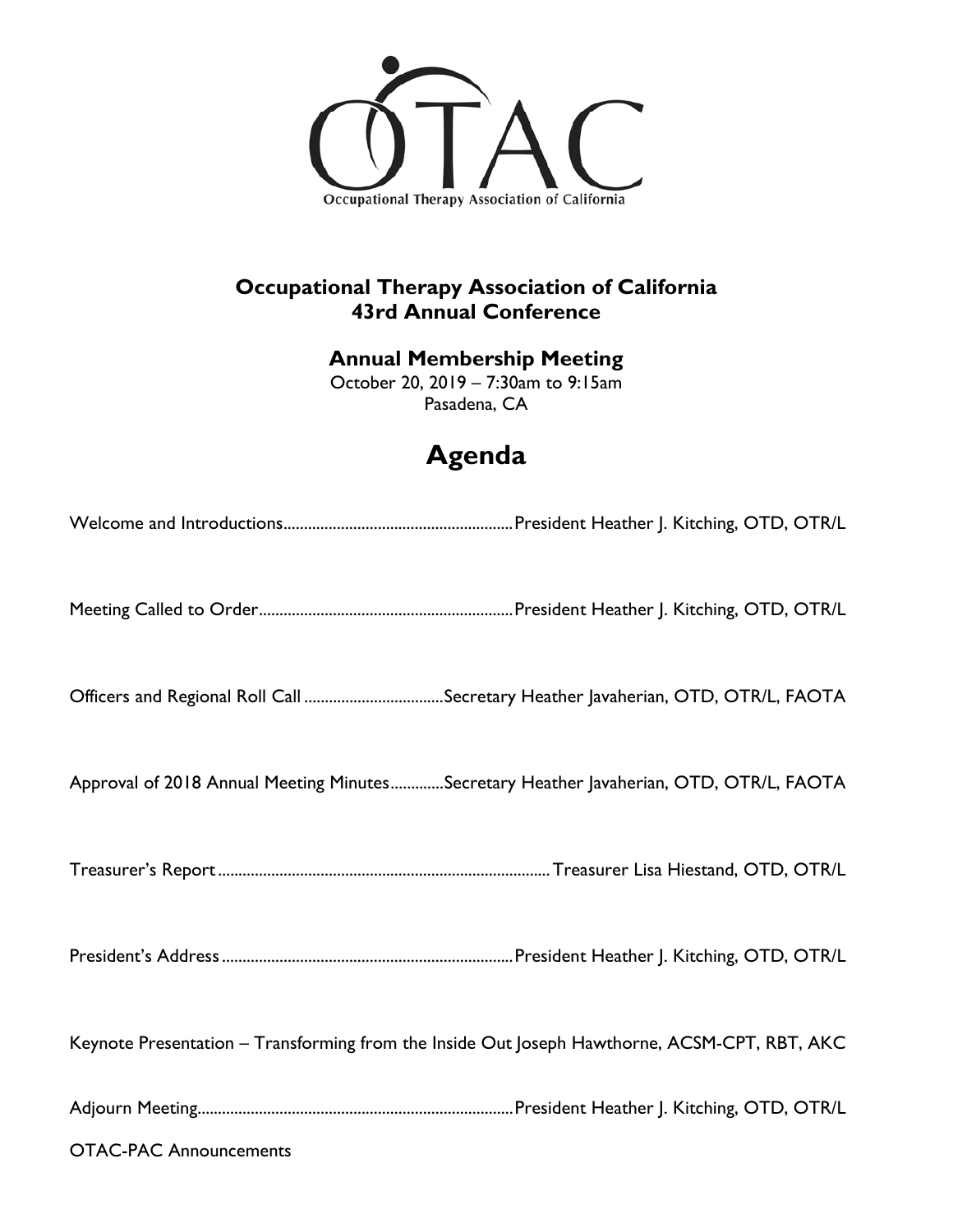#### **OCCUPATIONAL THERAPY ASSOCIATION OF CALIFORNIA ANNUAL MEMBERSHIP MEETING MINUTES October 28, 2018 – 7:30am to 9:15am Pasadena, CA**

- **I. Welcome and Introductions** President Heather J. Kitching, OTD, OTR/L
- **II. Meeting Called to Order at** 8:01am President Heather J. Kitching, OTD, OTR/L
- **III.** Officers and Regional Roll Call Secretary Jerilyn 'Gigi' Smith, PhD, OTR/L, FAOTA Present: Heather Kitching; Bryant Edwards; Lisa Hiestand; Gigi Smith, Regions 1, 2, 3, 4, 5; Executive Director Karen Polastri. Quorum established.
- **IV. Motion:** To approve the October 22, 2017 Annual Meeting Minutes **Action:** Motion carried
- **V. Treasurer's Report**  Treasurer Lisa Hiestand, OTD, OTR/L OTAC's revenues and expenses for fiscal year ending June 30, 2018 visually presented and reviewed. OTAC's financial standing is strong.
- **VI. President's Address** President Heather J. Kitching, OTD, OTR/L
	- a. Presented the OTAC leadership and invited members to consider leadership positions.
	- b. Discussed building capacity. OTAC is in its third year of its current three-year Strategic Plan. The OTAC Board of Directors will be working on establishing new goals and objectives for the next three-year Strategic Plan. The OTAC vice president who chairs the Strategic Planning Committee will be conferring with the OTAC Advisory Council for feedback. Members invited to express interest in serving on the Council.
	- c. Advocacy updates: AB 2221 by author Assemblymember Richard Bloom signed by the California Governor. Main changes to the OT Practice Act language presented. AB 2386 and AB 3110 updates provided.
	- d. Introduced OTAC lobby firm, Capital Advocacy, and their work on behalf of OTAC.
	- e. Final thoughts. Think Big. Think Attitude, Authenticity and Action.
- **VII. Keynote Speaker**  Joseph Hawthorne, ACSM-CPT, RBT, AKC, Building Your Capacity: Individual Strength and Sustainability An inspiring presentation on how you live is how you lead. Ownership=Leadership. People look

at what you do. If you want to change something, get specific and act. Don't let negative thoughts, feelings and emotions hold you back.

## **VIII. Adjourn** –

**Motion:** To adjourn the October 28, 2018 Annual Meeting **Action:** Motion carried. Meeting adjourned at 9:05am.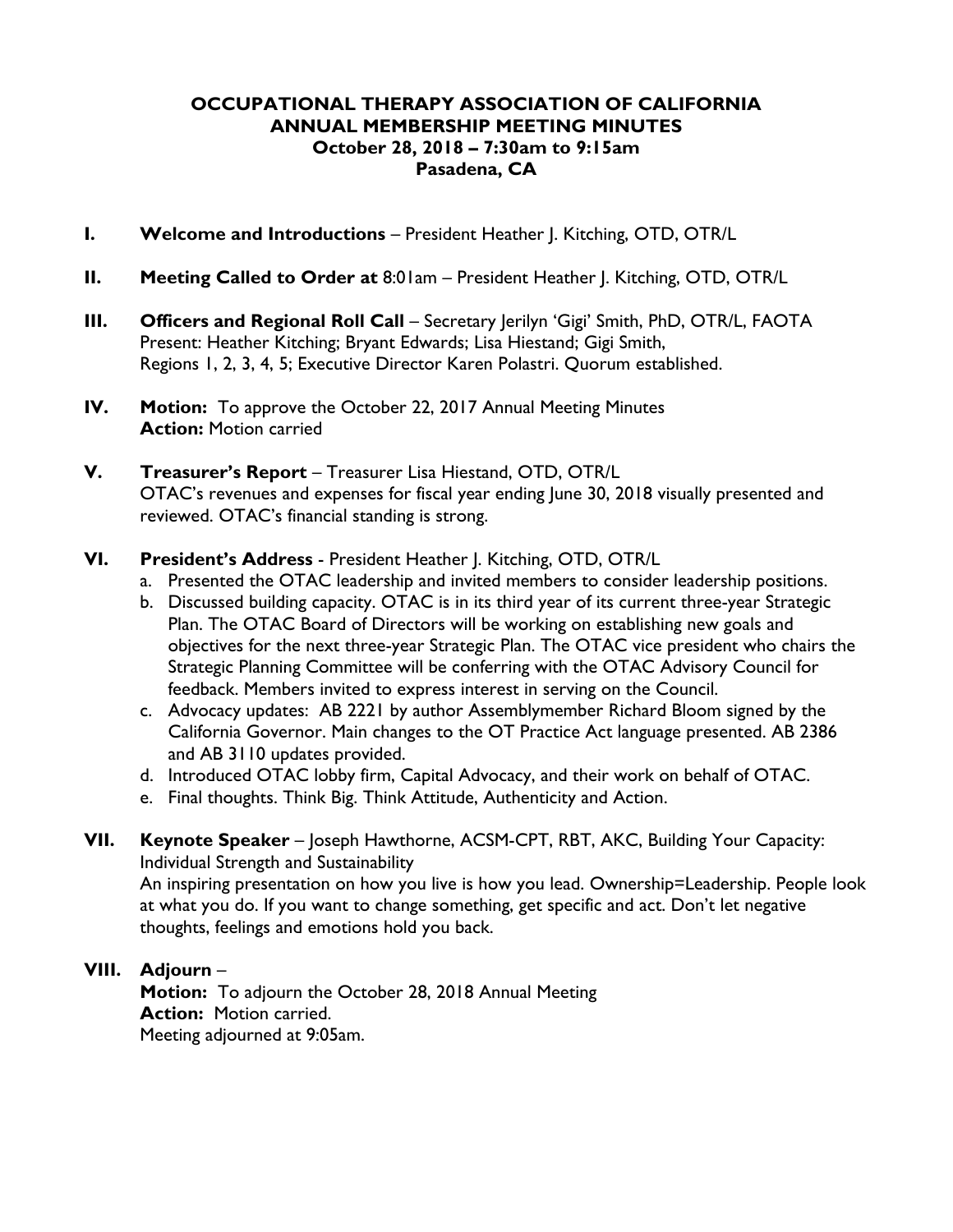# **OTAC Treasurer's Report Fiscal Year Ending June 30, 2019**

| Net Revenue \$4,875                         |  |
|---------------------------------------------|--|
| 6 consecutive years of positive net revenue |  |

Total Revenue ..................................... \$724,636 **Total Current Assets ............ \$345,192**



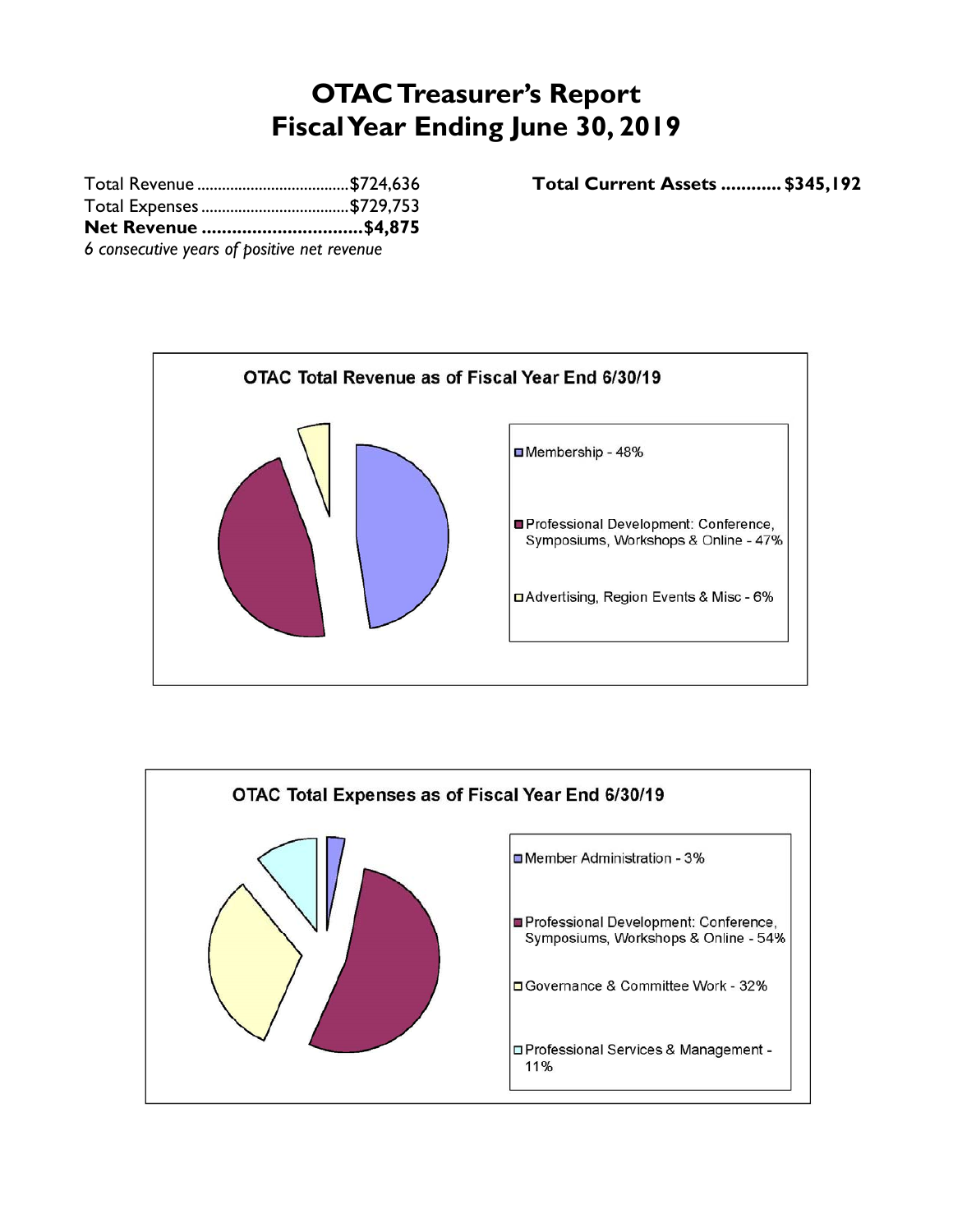

# **OTAC Vision | Mission | Core Values | Leadership Motto**

### **Vision Statement**

A world where all people participate in meaningful occupations to optimize their life experience.

#### **Mission Statement**

OTAC is the collective voice that serves, promotes, and supports the profession of occupational therapy and its practitioners.

### **Core Values**

OTAC adheres to the following Core Values to guide the Association's actions and decisions in pursuing its Vision and Mission, and carrying out its Strategic Plan:

- 1) **INTEGRITY** and **COMPETENCE** in its service to members, consumers, and other stakeholders.
- 2) **PROGRESSIVE LEADERSHIP** in providing vision for advancement of the profession.
- 3) **ADVOCACY** to secure and advance occupational therapy as a viable profession through legislative and political involvement.
- 4) **AGGRESSIVE PROMOTION** and **ACCURATE REPRESENTATION** of the profession through legislative and political involvement.
- 5) **PROFESSIONAL DEVELOPMENT** to provide quality education and resources to advance the knowledge, skills, and continued competence of occupational therapy practitioners.
- 6) **VOLUNTEERISM** provides the underlying integral foundation of the Association.

### **Leadership Motto**

Take ownership. Respond quickly. Solve problems. Remember follow-up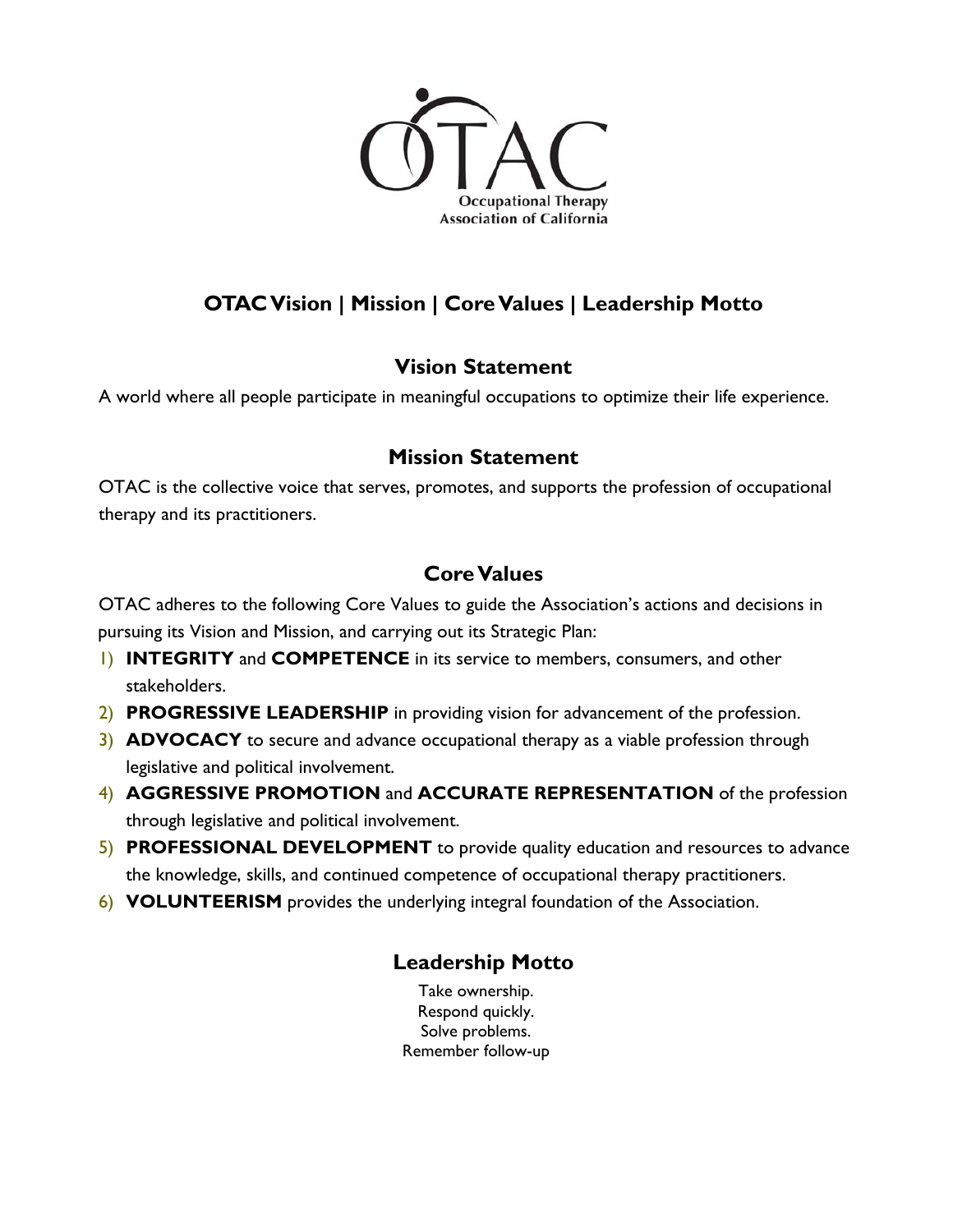

# **OTAC 2019-2022 Strategic Plan**

#### **Strategic Plan Goal No. I**

# **Enhance and Communicate Membership Value**

#### **Strategy No. 1**

Enhance and promote member benefit offerings.

#### **Strategy No. 2**

Enhance and promote educational offerings for advanced practitioners.

#### **Strategy No. 3**

Conduct feasibility studies for enhancing member value and promoting value.

#### **Strategy No. 4**

Better articulation of member value on the website.

#### **Strategic Plan Goal No. II**

# **Optimize Member Engagement at all Levels**

#### **Strategy No. 5**

Develop onboarding process for all levels of leadership.

#### **Strategy No. 6**

Capitalize on interested volunteers and support their progression through structure, which

offers clear and increasing amounts of involvement/engagement.

#### **Strategic Plan Goal No. III**

# **Ensure Financial Stewardship**

#### **Strategy No. 7**

Ensure board understands budget and utilization of budget.

#### **Strategy No. 8**

Expand reserves for long-term sustainability.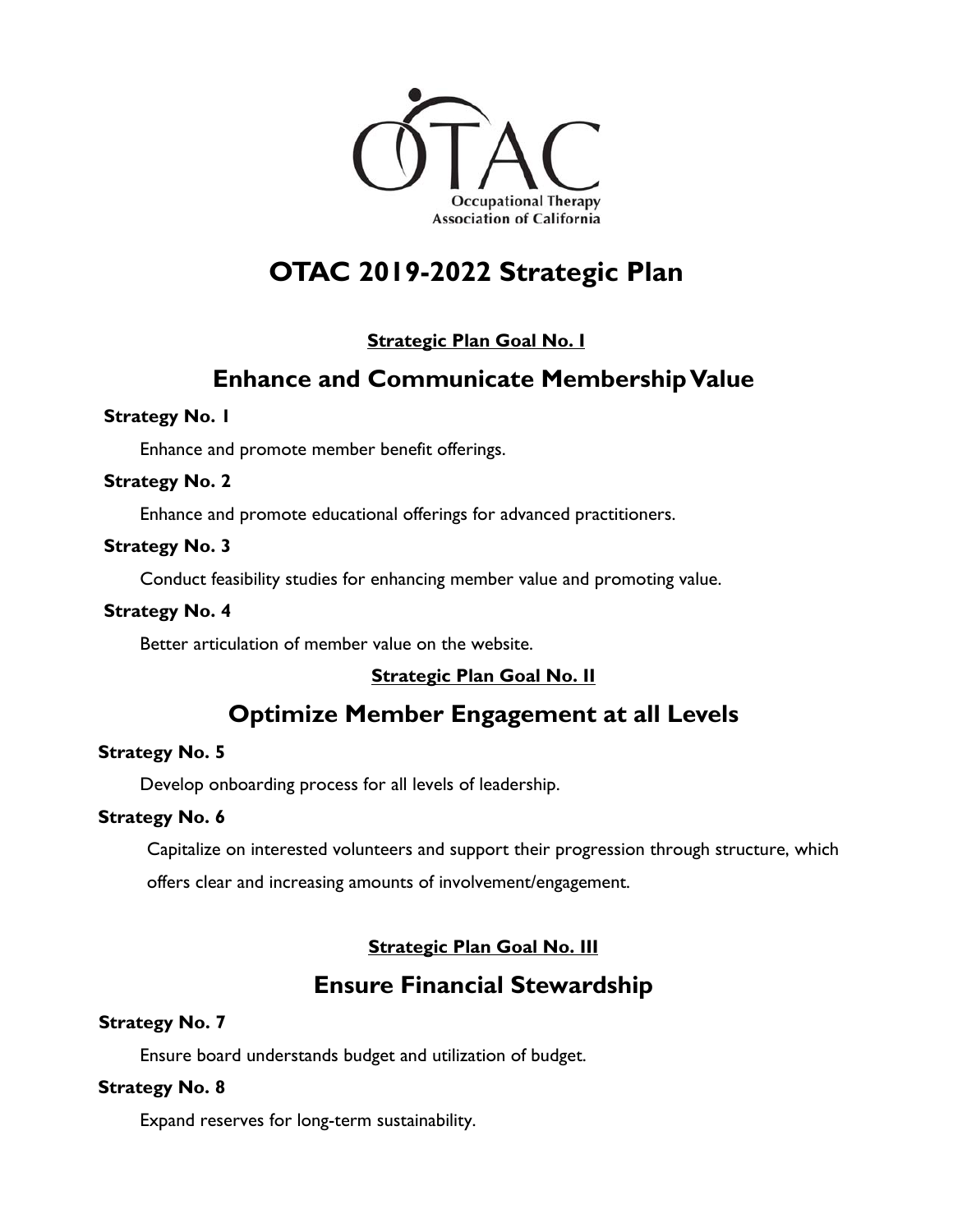# **OTAC 2019-2020 Board of Directors**

**President Heather J. Kitching, OTD, OTR/L** pres@otaconline.org

**President-Elect** 

**Bryant Edwards, OTD, MA, OTR/L, BCP, MPH** preselect@otaconline.org

**Vice President Jerilyn 'Gigi' Smith, PhD, OTR/L, FAOTA v**pres@otaconline.org

**Treasurer Lisa Hiestand, OTD, OTR/L**  treas@otaconline.org

**Secretary Heather Javaherian, OTD, OTR/L, FAOTA** secty@otaconline.org

**Executive Director Karen C. Polastri, IOM**  execdir@otaconline.org **Region 1 Director Susan MacDermott, OTD, OTR/L** reg1dir@otaconline.org

**Region 2 Director Rani Waterman, OTD, OTR/L, AMPS** reg2dir@otaconline.org

**Region 3 Director Brittney Weinerth, MS, OTR/L** reg3dir@otaconline.org

**Region 3 Director-Elect Lauren Heflin, MS, OTR/L**  reg3direlect@otaconline.org

**Region 4 Director Erin Dolin, EdD, OTR/L** reg4dir@otaconline.org

**Region 5 Director Carlin Daley Reaume, OTD, OTR/L** reg5dir@otaconline.org

# **OTAC 2019-2020 Committee Chairs**

**Advocacy & Government Affairs Lauren Lopez, OTD, OTR/L** gachr@otaconline.org

**Ad Hoc Committee for School-Based Credential Initiative Julie Bissell, OTD, OTR/L, ATP Lisa Test, OTD, OTR./L** 

**Awards Stacey Cunningham, PhD, OTR/L**  awards@otaconline.org

**Bylaws and Policies and Procedures Valerie Adams, MA, OTR/L** bylawschr@otaconline.org

**Communications Terri Roberts, OTD, OTR/L, CLT, CHT**  commchr@otaconline.org

**Practice, Ethics, and Reimbursement Katie Jordan, OTD, OTR/L Phuong Nguyen, OTD, OTR/L, CLT, Neuro-IFRAH Certified**  practicechr1@otaconline.org

**Professional Development and Leadership Sherry Hite, MOT, OTR/L**  educchr@otaconline.org

 **Subcommittee for 2019 Conference Julie Kugel, OTD, OTR/L** confchr@otaconline.org

**Subcommittee for 2020 Western Regional Occupational Therapy Spring Symposium Lora Woo, OTD, OTR/L** 

**Student Leadership Alison George, MS, OTR/L Erwin Borja, OTD, OTR/L**  studentchr1@otaconline.org

**Ad Hoc Committee for Membership Noelani 'Noey" Brisbane, MS, OTR/L Cara Hirsch, MS, OTR/L**  membchr@otaconline.org

**Ad Hoc Committee for Nominations** nomchair@otaconline.org

**OTAC Liaison Organization OTAC-Political Action Committee (OTAC-PAC)**  Carnie Lewis, MA, OTR/L otacpac@otaconline.org